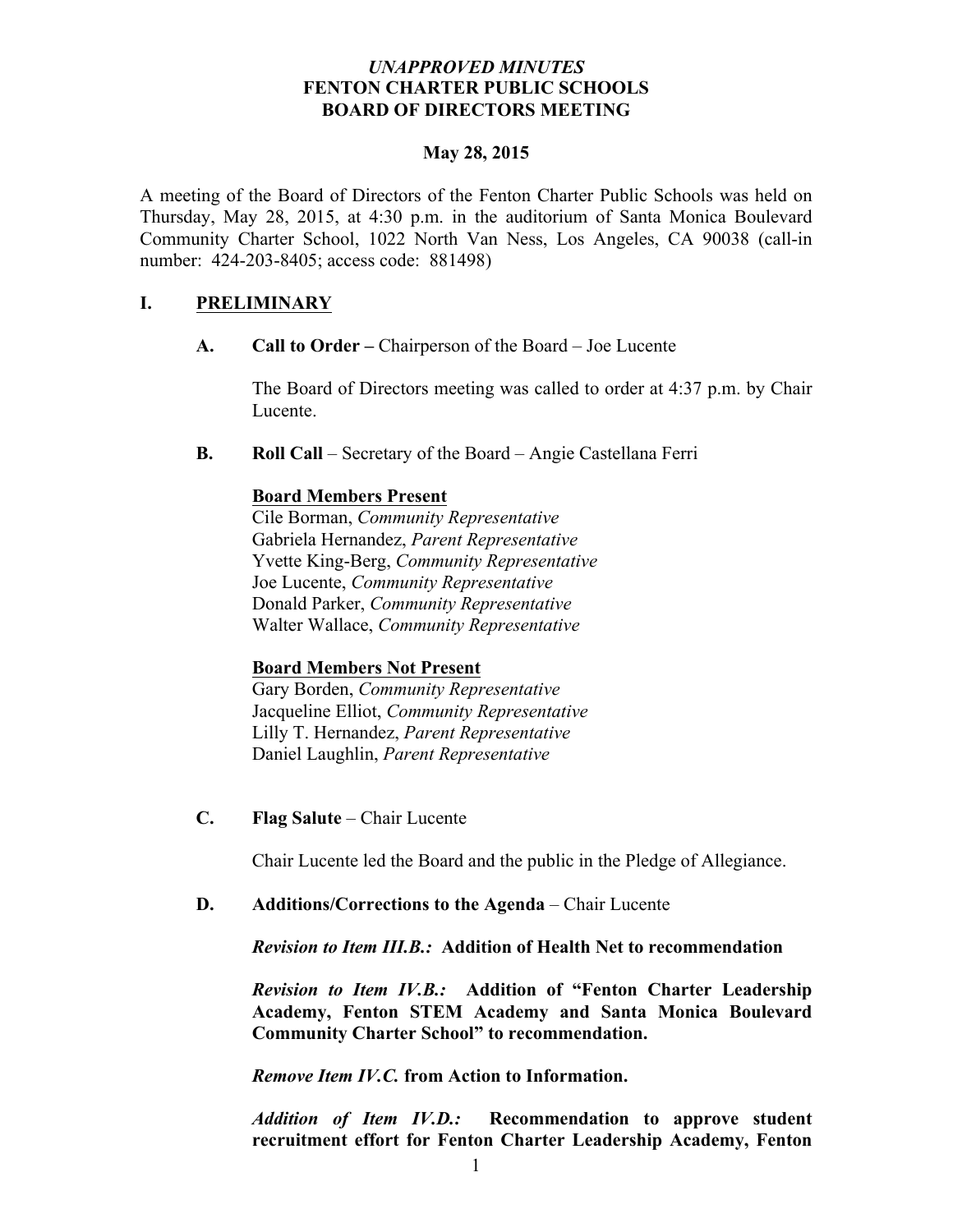**STEM Academy, Fenton Avenue Charter School and Fenton Primary Center and revise percentages to 30% FACS, 30% FCLA, 30% STEM and 10% FPC.**

### **E. Minutes of Previous Regular Meeting – Chair Lucente**

On **MOTION** of Gabriela Hernandez, **SECONDED** by Walter Wallace and **CARRIED** by a vote of 6 (YES) and 0 (NO), the minutes of the April 30, 2015 Regular Meeting of the Board of Directors were approved.

### **II. COMMUNICATIONS**

### **A. Presentations from the Public** – Chair Lucente

There were no presentations from the public.

### **B. Committee/Council Reports**

Minutes of all meetings held by any committee and/or council were sent to the Board Members prior to this meeting.

There were no further reports by committees/councils.

### **C. Treasurer/CFO's Report**

Kristin Dietz, Vice President of EdTec, and Treasurer and CFO of the FCPS, presented monthly, profit and loss statements, revenue, expenditures and a year-to-date projection for the Fenton Charter Public Schools.

### **D. Directors' Reports**

Fenton Avenue Charter School (FACS) – Stacy Carroll Hutter, Director, reported.

Fenton Primary Center (FPC) –Irene Sumida, Executive Director, reported for Richard Parra who was excused due to the Open House at FPC.

Santa Monica Boulevard Community Charter School (SMBCCS) – Dr. David Riddick, Director, reported.

Fenton Charter Leadership Academy: Center for Social and Emotional Learning (FCLA) – Lee Melo, Director, reported.

Fenton STEM Academy: Elementary Center for Science, Technology, Engineering and Mathematics (STEM) – Jennifer Miller, Director, reported.

### **E. Executive Director's Report**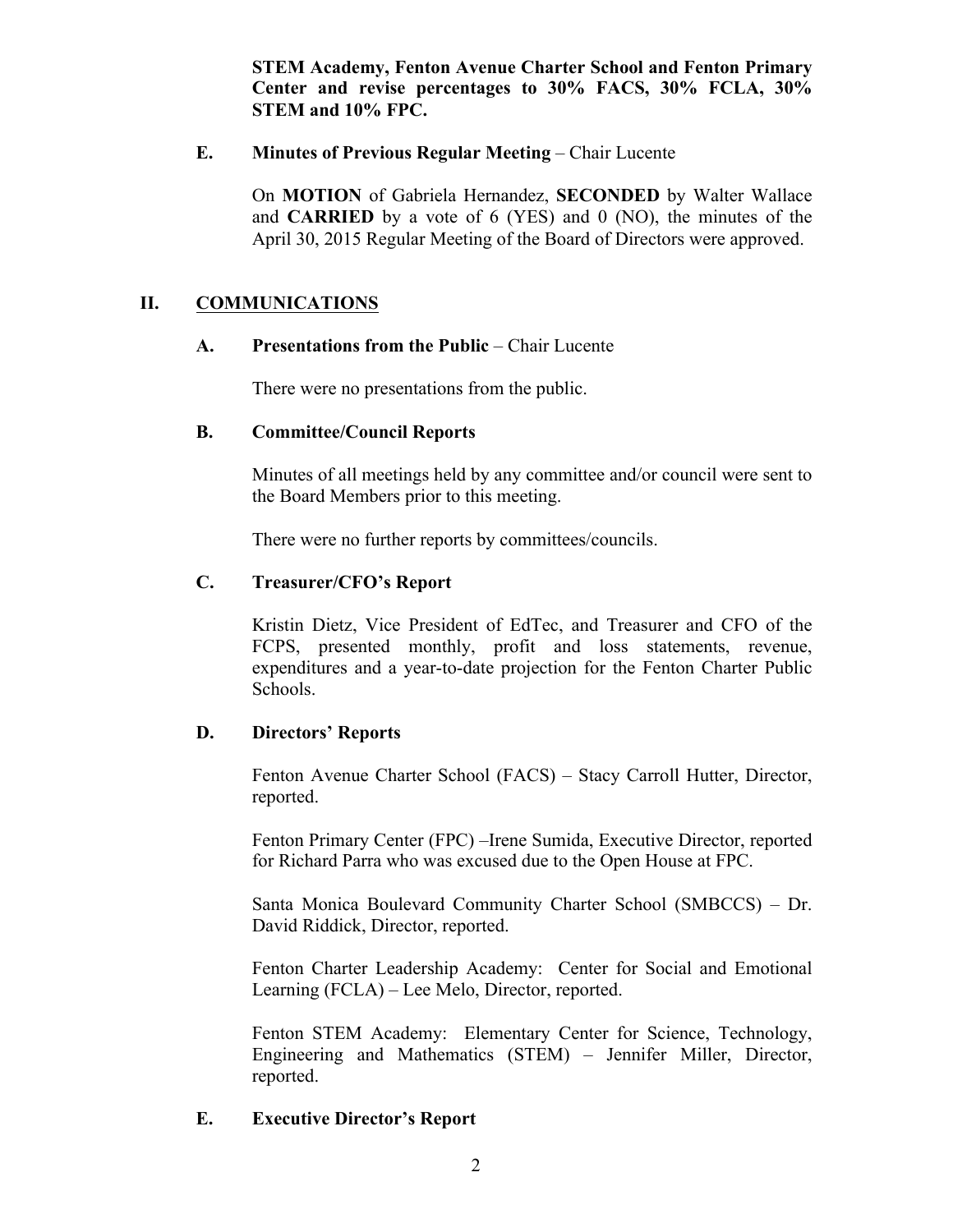Fenton Charter Public Schools (FCPS) – Irene Sumida, Executive Director, reported.

## **III. CONSENT AGENDA ITEMS**

**A. Recommendation to approve 2015-2016 staff rosters for Fenton Avenue Charter School, Fenton Primary Center, and Santa Monica Boulevard Community Charter School**

## **B. MOVED TO ACTION AGENDA**

On **MOTION** of Gabriela Hernandez, **SECONDED** by Donald Parker and **CARRIED** by a vote of 6 (YES) and 0 (NO), the consent calendar was approved.

## **IV. ITEMS SCHEDULED FOR ACTION**

**Item III.B. (Moved from Consent Agenda to Action Agenda)**

**Recommendation to approve proposals from Kaiser Permanente and Health Net for employee medical insurance for 2015-2016**

On **MOTION** of Donald Parker, **SECONDED** by Yvette King-Berg and **CARRIED** by a vote of 6 (YES) and 0 (NO), the recommendation to approve proposal from Kaiser Permanente and Health Net for medical insurance for 2015-16.

**A. Recommendation to establish and select ad hoc Board Member Nominating Committee to review expiring board terms and recommend slate of directors for 2015-2016 school year**

On **MOTION** of Yvette King-Berg, **SECONDED** by Donald Parker and **CARRIED** by a vote of 6 (YES) and 0 (NO), the recommendation to establish and select ad hoc Board Member Nominating Committee to review expiring board terms and recommend slate of directors for 2015- 2016 school year was approved.

**B. Recommendation to approve the purchase of the** *My Math* **mathematics series by Fenton Primary Center, Fenton Charter Leadership Academy, Fenton STEM Academy and Santa Monica Boulevard Community Charter School**

On **MOTION** of Gaby Hernandez, **SECONDED** by Walter Wallace and **CARRIED** by a vote of 6 (YES) and 0 (NO), the recommendation to approve purchase of the *My Math* mathematics series by Fenton Primary Center, Fenton Charter Leadership Academy, Fenton STEM Academy and Santa Monica Boulevard Community Charter School, and to allow Fenton Avenue Charter School to select a math series from the recommended State Board of Education list for purchase was approved.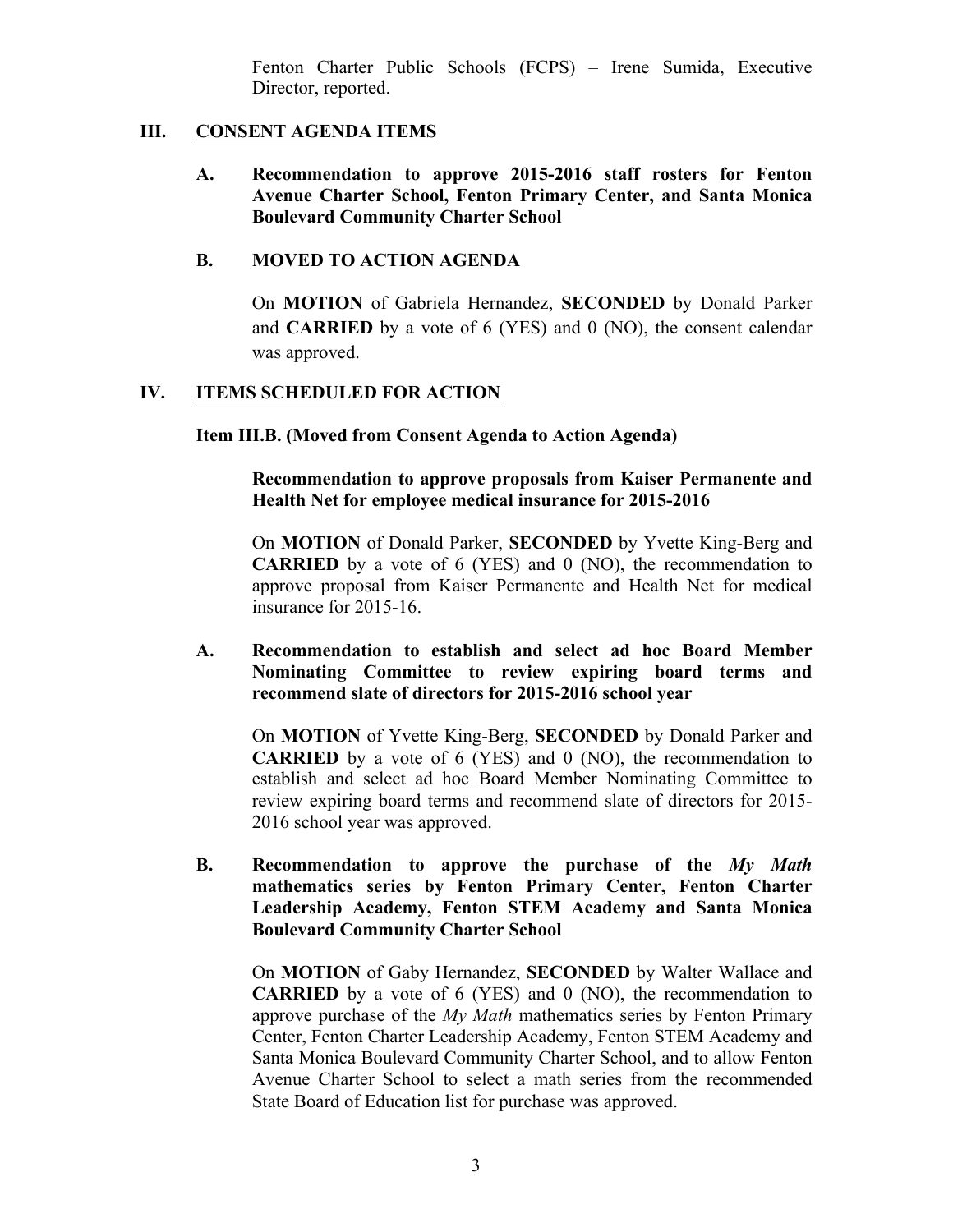**C. Recommendation to approve letter from Paul Minney (Young, Minney and Corr LLP) advising name change to consolidate FCPS organization and resolution of Board approval of letter and name change**

This item was pulled from the Action Agenda and moved to Information.

## **D. Recommendation to approve student recruitment campaign for Fenton Charter Leadership Academy, Fenton STEM Academy, Fenton Avenue Charter School and Fenton Primary Center**

On **MOTION** of Yvette King-Berg, **SECONDED** by Donald Parker and **CARRIED** by a vote of 6 (YES) and 0 (NO), the recommendation to approve the student recruitment campaign for Fenton Charter Leadership Academy, Fenton STEM Academy, Fenton Avenue Charter School and Fenton Primary Center was approved.

## **V. ITEMS SCHEDULED FOR INFORMATION**

- **A. Draft of 2015-2016 Local Control and Accountability Plans (LCAPs) for Fenton Avenue Charter School, Fenton Primary Center, Santa Monica Boulevard Community Charter School, Fenton Charter Leadership Academy and Fenton STEM Academy**
- **B. Draft of 2015-2016 budgets for Fenton Avenue Charter School, Fenton Primary Center, Santa Monica Boulevard Community Charter School, Fenton Charter Leadership Academy and Fenton STEM Academy**
- **C. Approval of Food Services Management Company contract by School Food Services Contract Unit, Nutrition Services Division, California Department of Education**
- **D. Change of procedures for posting open positions**
- **E. Review letter from Paul Minney (Young, Minney and Corr, LLP) advising name change to consolidate FCPS organization and resolution of Board approval of letter and name change**

*These were information items and no action was taken.*

## **VI. CLOSED SESSION**

Chair Lucente made the following announcement:

"The Board of Directors will now be moving into closed session to discuss matters described in Section VI. Matters to be discussed are those permitted by Government Code Sections 54957 (personnel matters)."